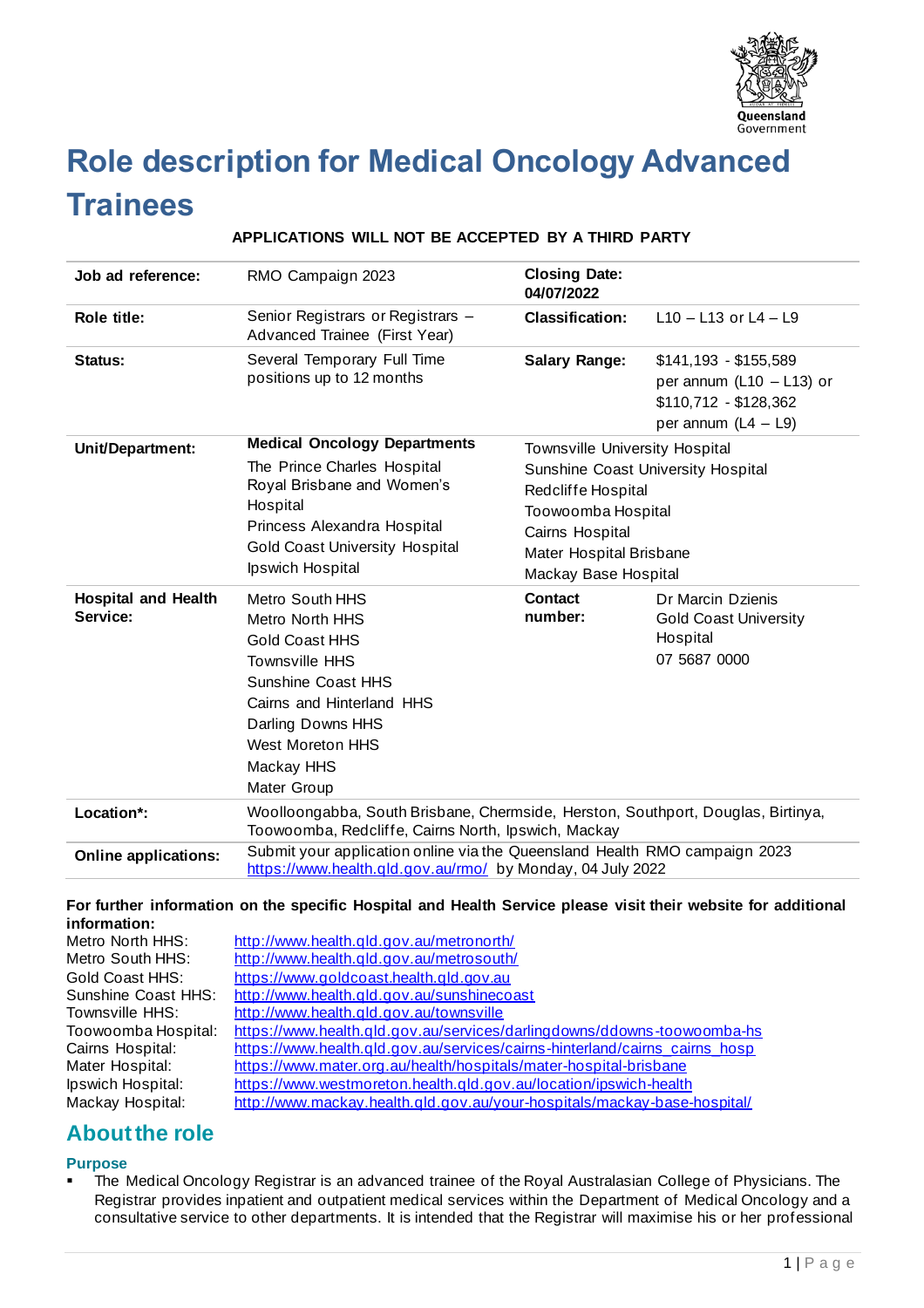

development, with a view to completing specialist training according to the guidelines of the RACP and expected that the Registrar will be involved in the professional development of junior medical staff.

- The Advanced Trainee will be required to rotate between more than one hospital or department to complete their training.
- This position is to provide a high-quality service within the Hospital and Health Service and to participate, if requested, in the provision of services in Clinical Service Networks (CSN's) in the Northern, Southern or Central Zones of Queensland Health.
- It is expected that the appointee will undertake a research project.
- The candidate may be required to assist in the provision of an after-hours roster.
- All trainees are strongly encouraged to join the Medical Oncology Group of Australia; www.moga.org.au

#### **Key accountabilities**

- Accountable to senior medial officers to whom he/she is for the overall clinical care of patients allocated and maintaining the highest professional standards of practice and care.
- Accountable to the Director of Medical Oncology, and finally the Director of Medical Services, for compliance with hospital policy and procedures, for general behaviour and standards, practice and care.

#### **Under supervision of senior medical staff, clinical duties include;**

- Maintaining responsibility for planning of all clinical care, in consultation with senior medical staff.
- **EXECT** Supervising the appropriate selection and arrangements of investigations for patients.
- Undertaking appropriate and timely summary documentation.
- Ensuring appropriate communication with senior medical staff, taking responsibility for advising on and implementing major decision for care.
- Providing appropriate medicolegal reports, as required.
- Other clinical duties, as required.

### **Education and research duties include:**

#### **Personal and professional**

- Practice appropriate social and ethical behaviour required of a practitioner.
- **•** Participate in the education program for patients and their relatives as clinically appropriate.
- Assist in the teaching and mentoring duties of the unit for junior medical staff, medical students and other junior professionals.

#### **Administration duties:**

Administration duties including compliance with hospital policies and procedures, transfer arrangements, management of patient records, economic use of resources.

#### **Work health and safety**

All HHS are committed to *Putting People First* to provide better healthcare. This commitment includes a dedicated *People Focussed Safety* culture.

A *People Focussed Safety* culture commits to the health, safety and wellbeing of staff, volunteers and other persons, through the provision of a dynamic and comprehensive Health and Safety Management System (HSMS). The HSMS provides for proactive safety initiatives, early injury management practices with a strong focus on a safe and durable return to work.

The provision of a Health and Safety environment within the Hospital and Health Service is everyone's responsibility.

#### **Safety and quality**

Relevant to the position, participate in the ongoing education, implementation, monitoring and evaluation of safety and quality initiatives relevant to The National Safety and Quality Health Services Standards and the Australian Council on Healthcare Standards (ACHS) Evaluation and Quality Improvement Program (EQuIP)

#### **Anti-discrimination and equal employment opportunity**

Our selection processes and employment decisions are undertaken in a non-discriminatory way and are consistent with the requirements of the Anti-Discrimination Act 1991.

All HHS are committed to ensuring our workplaces are free from all forms of harassment and discrimination. We are an Equal Employment Opportunity (EEO) employer and encourage applications from all members of the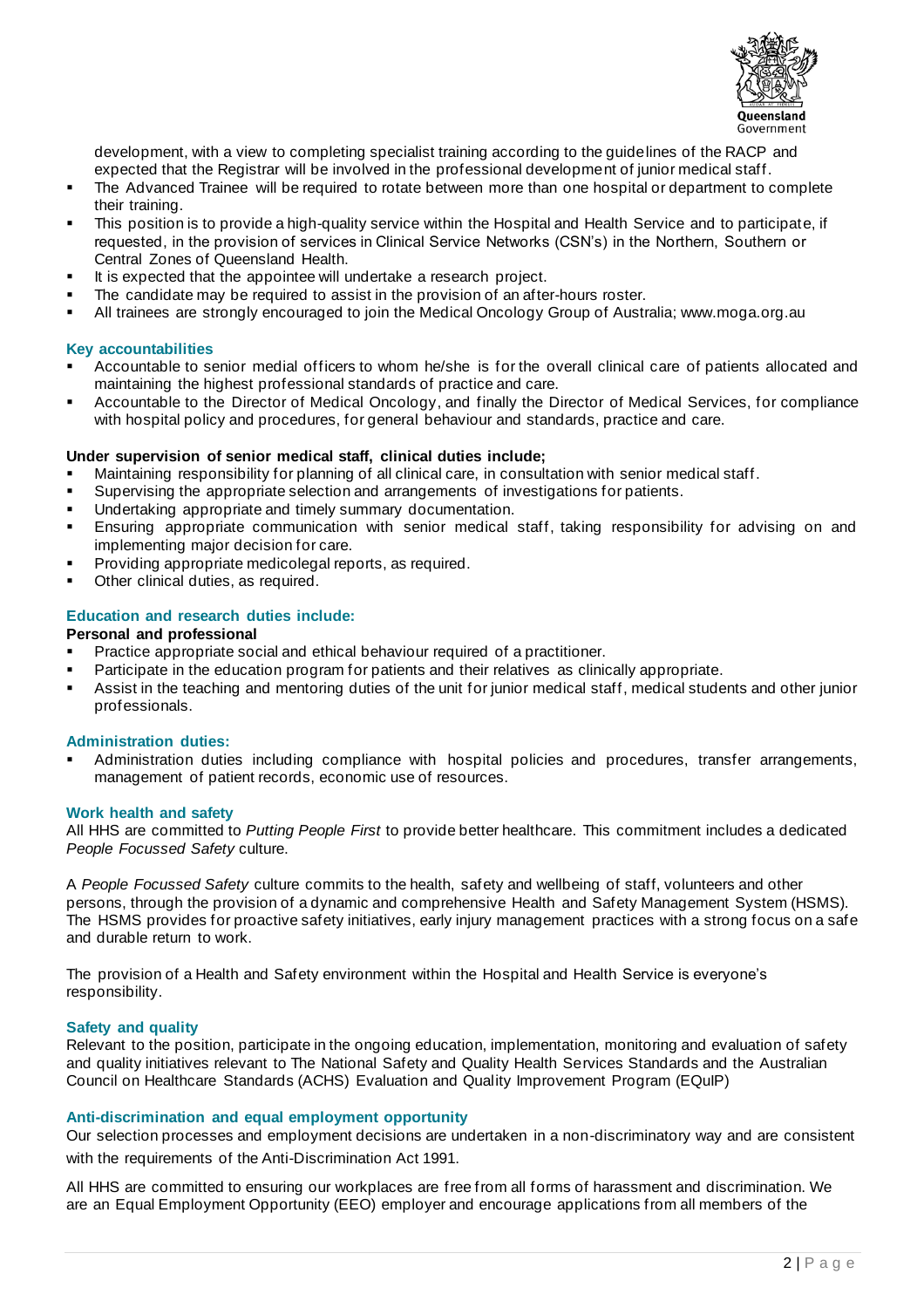

community, including those from EEO target groups. If you have any special requirements, please let us know when we contact you.

# **Mandatory qualifications/professional registration/other requirements**

- Possess a medical degree, registered with the Medical Board of Australia.
- Eligible to undertake advanced training with the Royal Australasian College of Physicians.
- Appointment to this position requires proof of qualification and registration or membership with the appropriate registration authority or association. Certified copies of the required information must be provided to the appropriate supervisor/ manager, prior to the commencement of clinical duties.

#### **Vaccine Preventable Diseases (VPD) Requirements**

It is a condition of employment for this role for the employee to be, and remain, vaccinated against the following vaccine preventable diseases during their employment:

- **Measles**
- **Mumps**
- Rubella
- Varicella (chicken pox)
- **•** Pertussis (whooping cough)
- Hepatitis B
- Covid 19

All new employees who will be working in clinical areas must be assessed for their risk of tuberculosis and screening undertaken if required.

Existing staff that are engaged prior to 1 July 2016 are **not subject** to this condition of employment unless they apply for a role with VPD requirements that is with a different Queensland Health entity (i.e., one HHS to another HHS, Department to HHS, or HHS to Department).

#### **How you will be assessed**

You will be assessed on your ability to demonstrate the following key capabilities, knowledge and experience. Within the context of the responsibilities described above under Key Accountabilities, the ideal app licant will be someone who can demonstrate the following:

- At least three years' recent postgraduate clinical experience in medicine.
- Experience in relevant areas of inpatient and outpatient care in oncology.
- Demonstrated clinical knowledge in oncology (desire to acquire this).
- **•** Demonstrated knowledge of quality assurance in the area of oncology (desire to acquire this).
- **•** Demonstrated relevant research and critical appraisal skills
- **•** Demonstrated high level of skill in written and oral communication.
- Demonstrated interpersonal skills which allow effective communication.

#### **How to apply**

**Please provide the following information to the panel to assess your suitability:**

- 1. **A short statement (maximum 2 pages)** on how your experience, abilities, knowledge and personal qualities would enable you to achieve the key accountabilities and meet the key skills requirements.
- 2. **Your current CV or resume, including referees**. You must seek approval prior to nominating a person as a referee. Referees should have a thorough knowledge of your work performance and conduct, and it is preferable to include your current/immediate past supervisor. By providing the names and contact details of your referee/s you consent for these people to be contacted by the RMO campaign and written reference requested.
- 3. Submit your application online via the Queensland Health RMO campaig[n https://www.health.qld.gov.au/rmo/](https://www.health.qld.gov.au/rmo/) by the closing date.
- 4. Please note that hand delivered applications will not be accepted.

#### **Additional information**

- Applications will remain current for 12 months or for the duration of the vacancy.
- Future vacancies of a temporary, full time and part time nature may also be filled through this recruitment process.
- **EXTER 1** Health Care Workers in Queensland Health whose occupation poses a potential risk of exposure to blood or body fluids must be immunised against Hepatitis B according to the National Health and Medical Research Council Australian Immunisation Handbook and the Queensland Health Infection Control Guidelines.